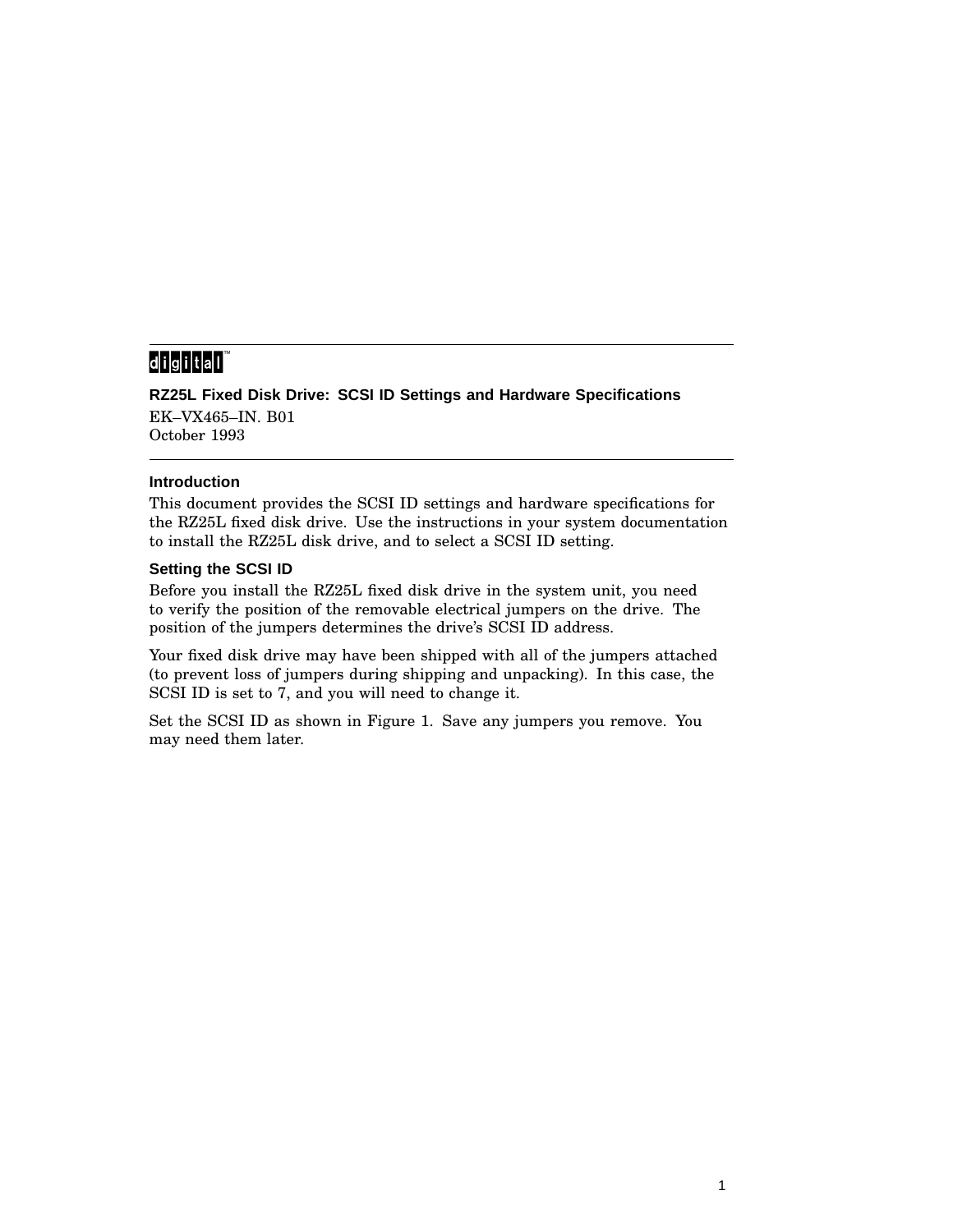

**Figure 1 SCSI ID for the RZ25L Fixed Disk Drive**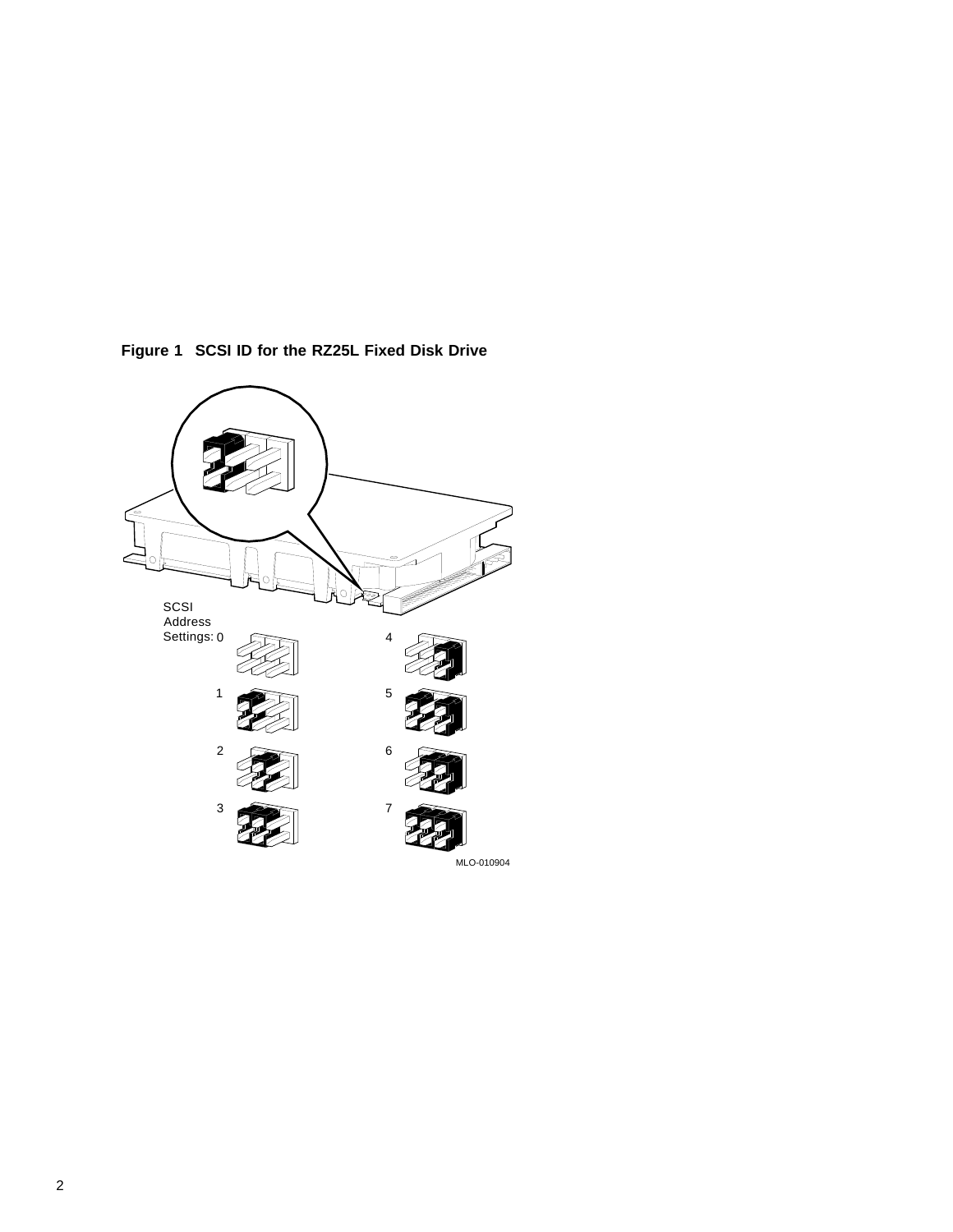| <b>Formatted Storage Capacity</b> |                       |
|-----------------------------------|-----------------------|
| Per drive                         | 535 MB                |
| Per surface                       | 90.7 MB               |
| Bytes per track                   | $48,460$ (average)    |
| Bytes per block                   | 512                   |
| Spare blocks per track            | 1                     |
| Spare cylinders                   | $\overline{2}$        |
| Buffer size                       | 240 KB                |
| <b>Performance</b>                |                       |
| Data transfer rate to/from media  | 5.25 MB/sec (maximum) |
| Seek time track to track          | $1.5$ msec            |
| Seek time average                 | $10.5$ msec           |
| Seek time maximum (full stroke)   | 23 msec               |
| Average latency                   | 5.4 msec              |
| Rotational speed                  | 5411 rpm $\pm 0.5\%$  |
| Interleave ratio                  | 1:1                   |
|                                   |                       |

#### **Table 1 RZ25L Hardware Specifications**

(continued on next page)